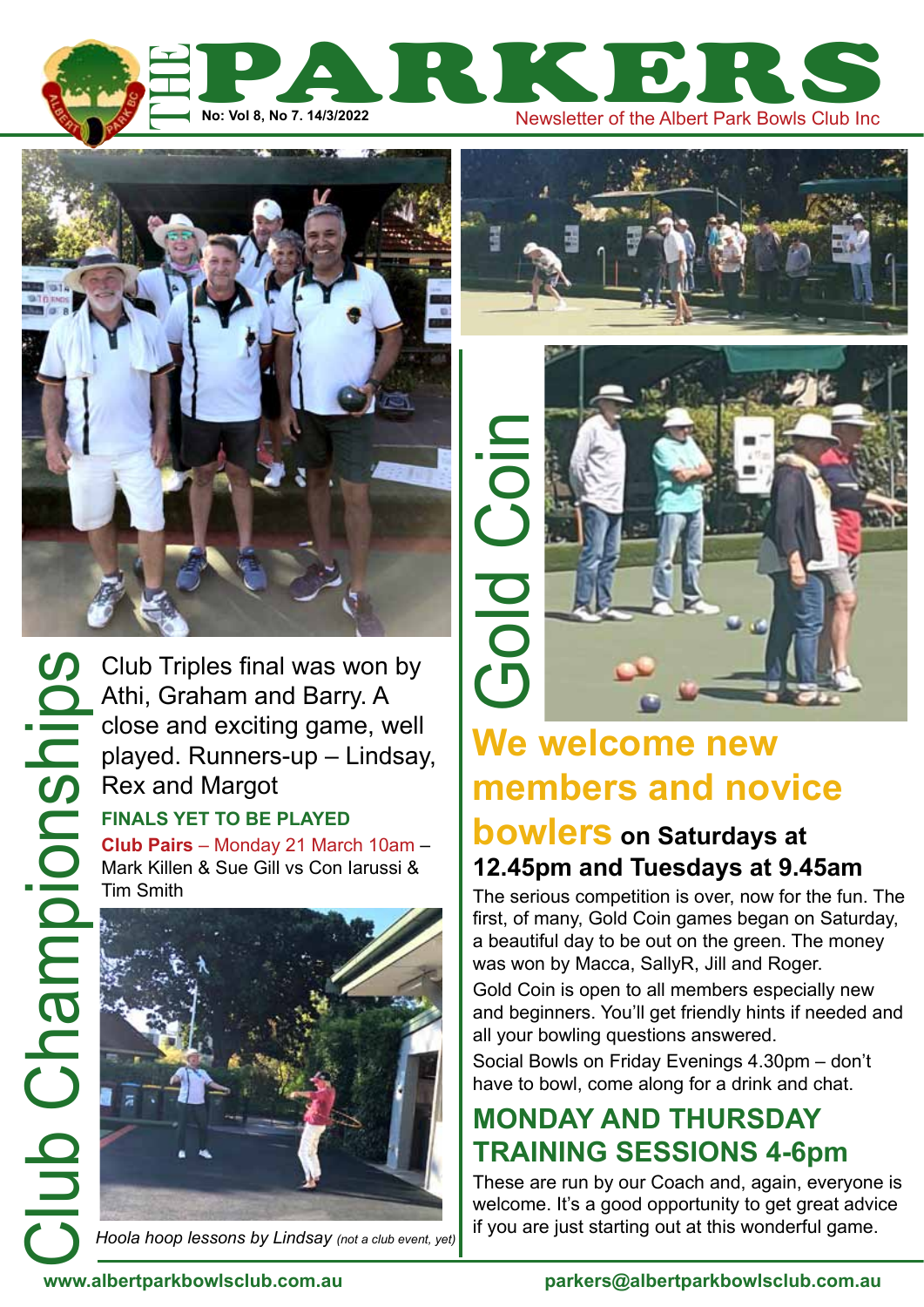#### THE PARKERS

# Twilight League

This week 14 people played in a couple of pairs games and one triples match. Despite (or perhaps because of!) her absence, Sue maintains her spot at the top of the table, although with his 6-shot win in the triples over Gerry, Dot and Andy, Bob jumped to 2nd, with fellow triples players, Dick and David following him into 3rd and 4th. In the pairs, Ken and Ian had a 7 shot win over Sally and Peter, while after a slow start, Tim and Jan overcame Lindsay and Jenny by 9 shots.

After 4 rounds the league table reads:

| Position                | Name                   | Points |
|-------------------------|------------------------|--------|
| 1                       | Sue Macca              | 25     |
| 2                       | <b>Bob Adler</b>       | 21     |
| 3                       | <b>Dick Swift</b>      | 20     |
| $\overline{\mathbf{4}}$ | David Huggins          | 19     |
| 5                       | <b>Andy Owens</b>      | 12     |
| 6                       | Ken Bunning            | 10     |
| $\overline{7}$          | lan Fisher             | 8      |
| 8                       | <b>Sally Rushbrook</b> | 7      |
| $=$                     | Jan Brooksbank         | 7      |
| =                       | <b>Julie Fisher</b>    | 7      |
| 11                      | <b>Tim Smith</b>       | 0      |
| 12                      | Jenny Condon           | $-2$   |
| 13                      | Peter Lee              | - 9    |
| 14                      | Lindsay Chaloner       | $-12$  |
| 15                      | Graeme Macca           | $-15$  |
| 16                      | Gerry Smith            | $-22$  |
| $\equiv$                | Ray James              | $-22$  |
| 18                      | Rex Magnusson          | $-23$  |
| 19                      | Dot Olive              | $-31$  |

Next week Lindsay will be organising the show so please help her by turning up in good time to ensure a prompt start to play.

With the pennant season over, Twilight is now the only competitive bowls at AP (with real money prizes no less!).

Great bowling everyone *Tim*

**For further info, please contact Tim on (tim.c.smith.463@gmail.com or mobile 0401 645 805 or just turn up at 5:45pm on Wednesday**

Winter Pennant is on

# **Starting on Saturday 30 April and running for 7 weeks.**

It's a fun format of two bowl triples, with two medley rounds. Ideal for novice bowlers and open to all members. Please sign-up on the sheet on the notice board (even if you're not available for all of the 7 weeks).



WHENTHEY STOP DANCING AROUND EACH OTHER ... THEY AND A GOOD LAY DOWN



PRESENTATION NIGHT: 25 March 6pm. So that the caterers can be advised, please place your name on the sign-up list for this club event. Cost \$25 for fully-catered meal.